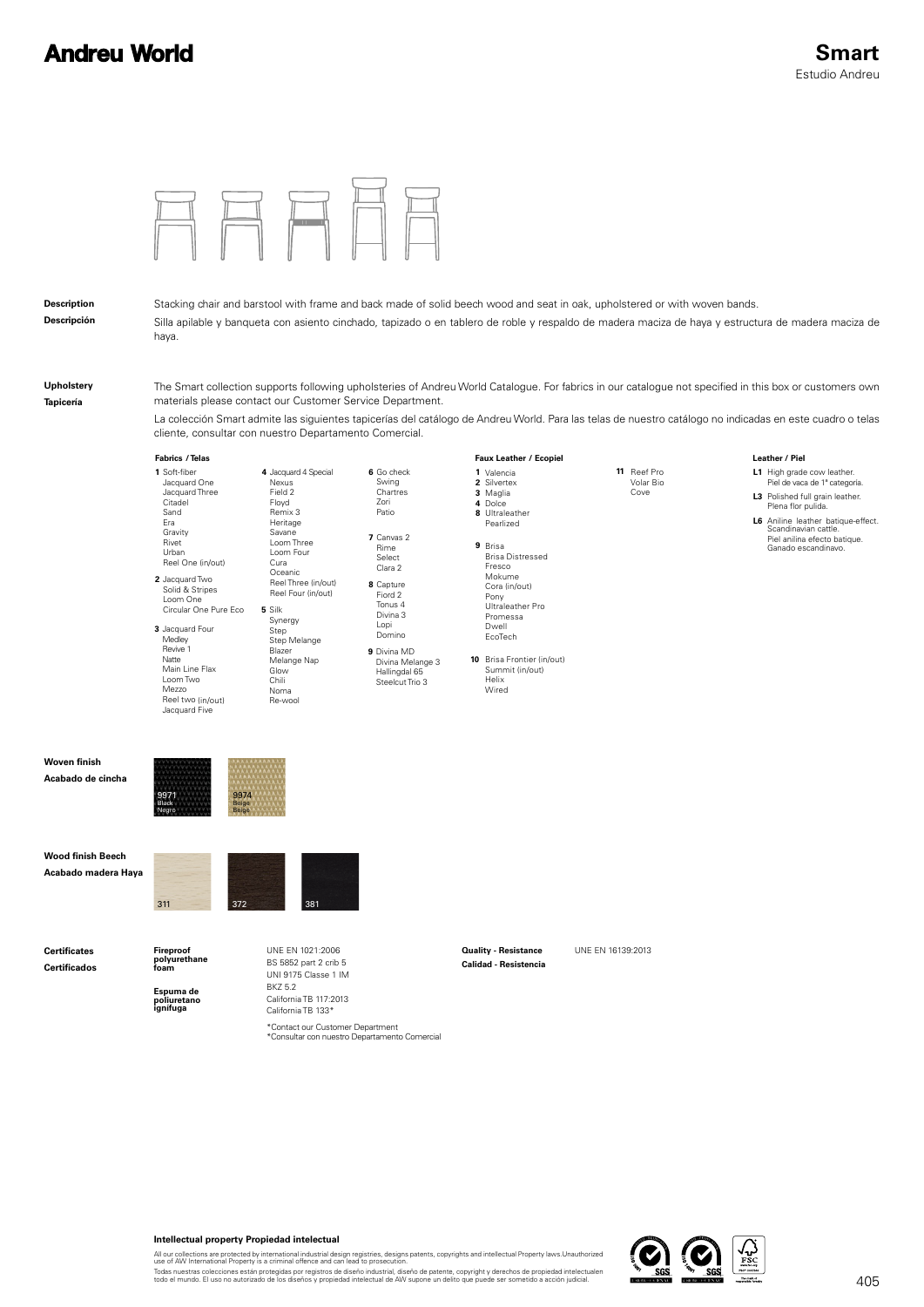|                          |                                                                                                                                                                                                                                                                                                                                                                                                                                                                           | <b>Andreu World</b>    |       |     |                                                                                                                                                                                                                                                                                                                                                                                                                                                                                         |     |     |     |     |     |                                                                         |     |     |     |                                 | <b>Smart</b>                         |
|--------------------------|---------------------------------------------------------------------------------------------------------------------------------------------------------------------------------------------------------------------------------------------------------------------------------------------------------------------------------------------------------------------------------------------------------------------------------------------------------------------------|------------------------|-------|-----|-----------------------------------------------------------------------------------------------------------------------------------------------------------------------------------------------------------------------------------------------------------------------------------------------------------------------------------------------------------------------------------------------------------------------------------------------------------------------------------------|-----|-----|-----|-----|-----|-------------------------------------------------------------------------|-----|-----|-----|---------------------------------|--------------------------------------|
| SI0610<br>30.00          | 19.00                                                                                                                                                                                                                                                                                                                                                                                                                                                                     | 19.75                  | 18.00 |     | Stackable chair with oak board seat and backrest and so-<br>lid beech wood frame. Available in 3 finishes: 311, 372 or<br>381. Minimum order per color: 4 units.<br>Silla apilable con asiento de tablero de roble y respaldo<br>y estructura de madera maciza de haya. Disponible en<br>3 acabados: 311, 372 y 381. Pedido mínimo por color: 4<br>unidades.                                                                                                                            |     |     |     |     |     |                                                                         |     |     |     | $\overline{h}$ x4<br>片8<br>廿 12 | 口 14 Ft<br>$\triangle$ 60 lbs        |
| \$<br>541                |                                                                                                                                                                                                                                                                                                                                                                                                                                                                           |                        |       |     |                                                                                                                                                                                                                                                                                                                                                                                                                                                                                         |     |     |     |     |     |                                                                         |     |     |     |                                 |                                      |
| SI0612<br>30.00          | 19.00<br><u>TITLE TITLE TITLE</u>                                                                                                                                                                                                                                                                                                                                                                                                                                         | 150705<br><u>ummun</u> | 18.00 |     | Stackable chair with seat webbing in matching wood and<br>solid beech wood backrest and frame. Available in 3 fini-<br>shes: 311 (black and beige webbing), 372 and 381 (black<br>webbing). Minimum order per color: 4 units.<br>Silla apilable con asiento cinchado en color al tono de<br>la madera y estructura y respaldo de madera maciza de<br>haya. Disponible en 3 acabados: 311 (cincha negra y bei-<br>ge), 372 y 381 (cincha negra). Pedido mínimo por color:<br>4 unidades. |     |     |     |     |     |                                                                         |     |     |     | $h \times 4$<br>片8<br>廿         | 口 14 Ft<br>$\triangle$ 56 lbs<br>12  |
| \$<br>541                |                                                                                                                                                                                                                                                                                                                                                                                                                                                                           |                        |       |     |                                                                                                                                                                                                                                                                                                                                                                                                                                                                                         |     |     |     |     |     |                                                                         |     |     |     |                                 |                                      |
| SI0611<br>30.00          | Stackable chair with upholstered seat and solid beech<br>COM yards<br>COL<br>wood backrest and frame. Available in 3 finishes: 311,<br>per unit<br>sq.ft<br>19.00<br>19.75<br>372 or 381. Minimum order per color: 4 units.<br>1 units<br>0.65<br>Silla apilable con asiento tapizado y respaldo y estructura<br>13.5<br>de madera maciza de haya. Disponible en 3 acabados:<br>0.35<br>10 units or more<br>311, 372 y 381. Pedido mínimo por color: 4 unidades.<br>18.00 |                        |       |     |                                                                                                                                                                                                                                                                                                                                                                                                                                                                                         |     |     |     |     |     | 口 9,75 Ft<br>$\triangle$ 38 lbs<br>$\overline{h}$ x2<br>   6<br>卣<br>12 |     |     |     |                                 |                                      |
| COM                      | COL                                                                                                                                                                                                                                                                                                                                                                                                                                                                       | 1                      | 2     | 3   | 4                                                                                                                                                                                                                                                                                                                                                                                                                                                                                       | 5   | 6   | 7   | 8   | 9   | 10                                                                      | 11  | L1  | L2  | L3                              | L <sub>6</sub>                       |
| \$<br>771                | 778                                                                                                                                                                                                                                                                                                                                                                                                                                                                       | 780                    | 783   | 788 | 798                                                                                                                                                                                                                                                                                                                                                                                                                                                                                     | 806 | 809 | 821 | 825 | 833 | 840                                                                     | 847 | 861 | 879 | 905                             | 1,271                                |
| BQ0637<br>19.25<br>40.25 |                                                                                                                                                                                                                                                                                                                                                                                                                                                                           | 19.00                  | 30.00 |     | Barstool with oak board seat and backrest and solid<br>beech wood frame. Available in 3 finishes: 311, 372 or<br>381. Minimum order per color: 4 units.<br>Banqueta alta con asiento de tablero de roble y respaldo<br>y estructura de madera maciza de haya. Disponible en 3<br>acabados: 311, 372 y 381. Pedido mínimo por color: 4 uni-<br>dades. Disponible en 3 acabados: 311, 372 y 381. Pedido<br>mínimo por color: 4 unidades.                                                  |     |     |     |     |     |                                                                         |     |     |     | $\overline{h}$ x1               | <b>□ 10 Ft</b><br>$\triangle$ 17 lbs |
| \$<br>849                |                                                                                                                                                                                                                                                                                                                                                                                                                                                                           |                        |       |     |                                                                                                                                                                                                                                                                                                                                                                                                                                                                                         |     |     |     |     |     |                                                                         |     |     |     |                                 |                                      |
| BQ0651<br>19.00<br>35.50 |                                                                                                                                                                                                                                                                                                                                                                                                                                                                           | 19.00                  | 25.25 |     | Counter stool with oak board seat and backrest and solid<br>beech wood frame. Available in 3 finishes: 311, 372 or<br>381. Minimum order per color: 4 units.<br>Banqueta baja con asiento de tablero de roble y respaldo<br>y estructura de madera maciza de haya. Disponible en<br>3 acabados: 311, 372 y 381. Pedido mínimo por color: 4<br>unidades.                                                                                                                                 |     |     |     |     |     |                                                                         |     |     |     | $h \times 1$                    | 口9Ft<br>$\triangle$ 17 lbs           |
| 849                      |                                                                                                                                                                                                                                                                                                                                                                                                                                                                           |                        |       |     |                                                                                                                                                                                                                                                                                                                                                                                                                                                                                         |     |     |     |     |     |                                                                         |     |     |     |                                 |                                      |

Roble Oak

Haya Beech

Measures +- 0.25 inch. Medidas +- 0.25 inch.